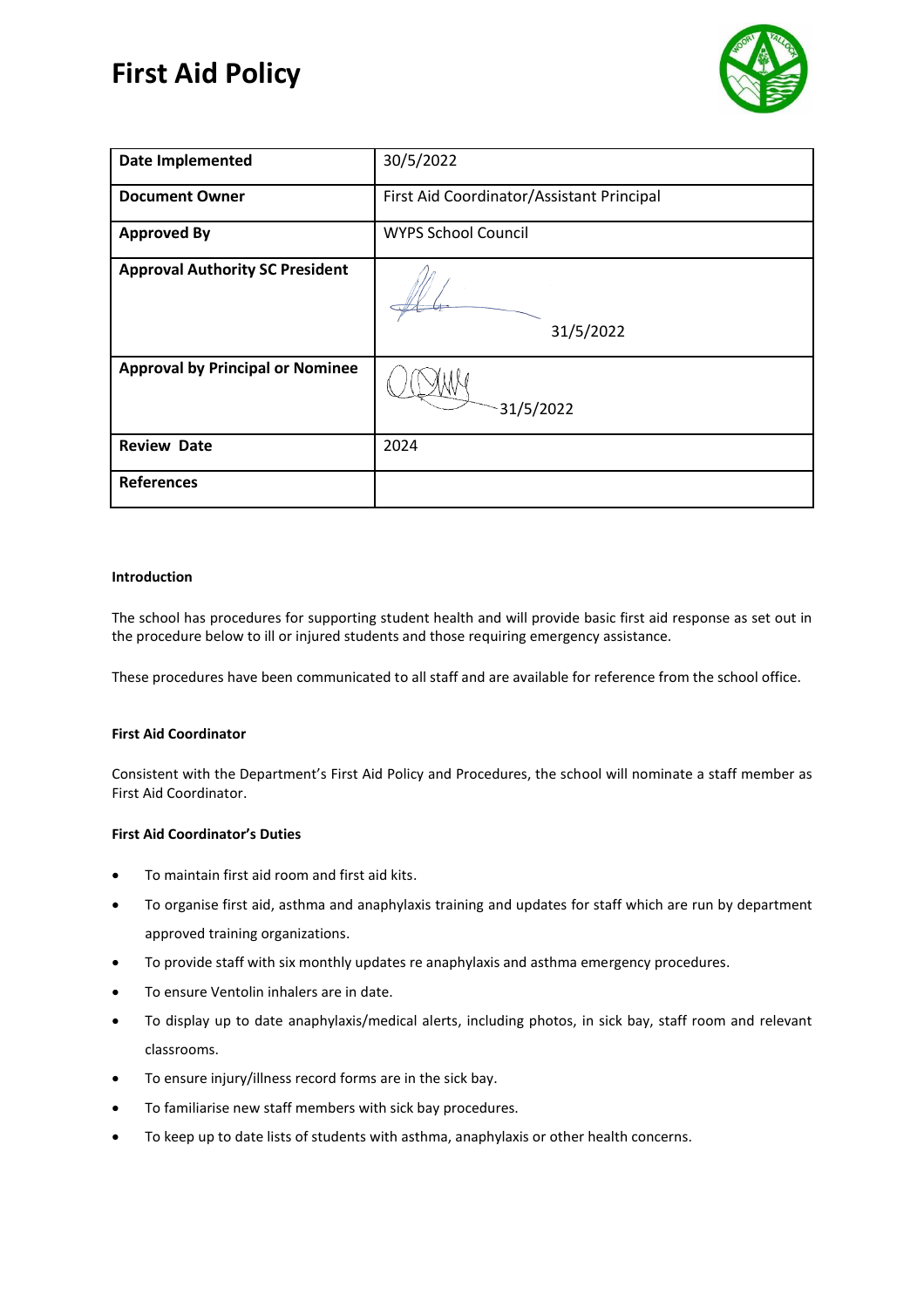- To ensure any medications, which parents have provided, are in the locked cupboard and that a signed letter regarding administering these is with the medication.
- To coordinate anaphylaxis management and documentation (see separate anaphylaxis policy and procedures).

A First Aid trained staff member will be available at the school during normal working hours and at other times when authorised Department programs are being conducted.

Most staff members have level 2 first aid training and receive the required annual updates to ensure their training remains current (see attached list). All staff have current Asthma and Anaphylaxis training.

#### **Procedures for First Aid/Medical Treatment**

In the event of a student requiring medical attention, an attempt will be made to contact the parents/guardians before calling for medical attention except in an emergency situation.

In serious cases, parents/guardians will always be informed as quickly as possible of their child's condition and of the actions taken by the school.

Two first aid trained staff members will be on duty every recess and lunch break.

Where possible, only staff with first aid qualifications will provide first aid. However, in an emergency other staff may be required to help within their level of competency.

All first aid treatment will be recorded on the appropriate injury/illness forms indicating date and time of attendance in the Sick Bay, the treatment given and the person administering the first aid. A copy will be sent home with the student. Staff should respect the confidential nature of any information given.

All accidents and injuries will be recorded on the Department's injury management system on CASES21.

It is the policy of the school that all injuries to the head are reported to the student's teacher and that parents/emergency contacts are contacted regarding the injury.

First aid kits will be available for all groups that leave the school on excursions. The content of these kits will be dependent on the nature of the activities, the number of students and staff, and the location of the excursion.

Medications, provided by parents, can only be given to children if they are accompanied by a signed letter detailing student's name, dosage and time to be administered.

#### **Assessment and First Aid Treatment of an Asthma attack**

If a student develops signs of what appears to be an asthma attack, appropriate care must be given immediately.

#### **Assessing the severity of an asthma attack**

Asthma attacks can be: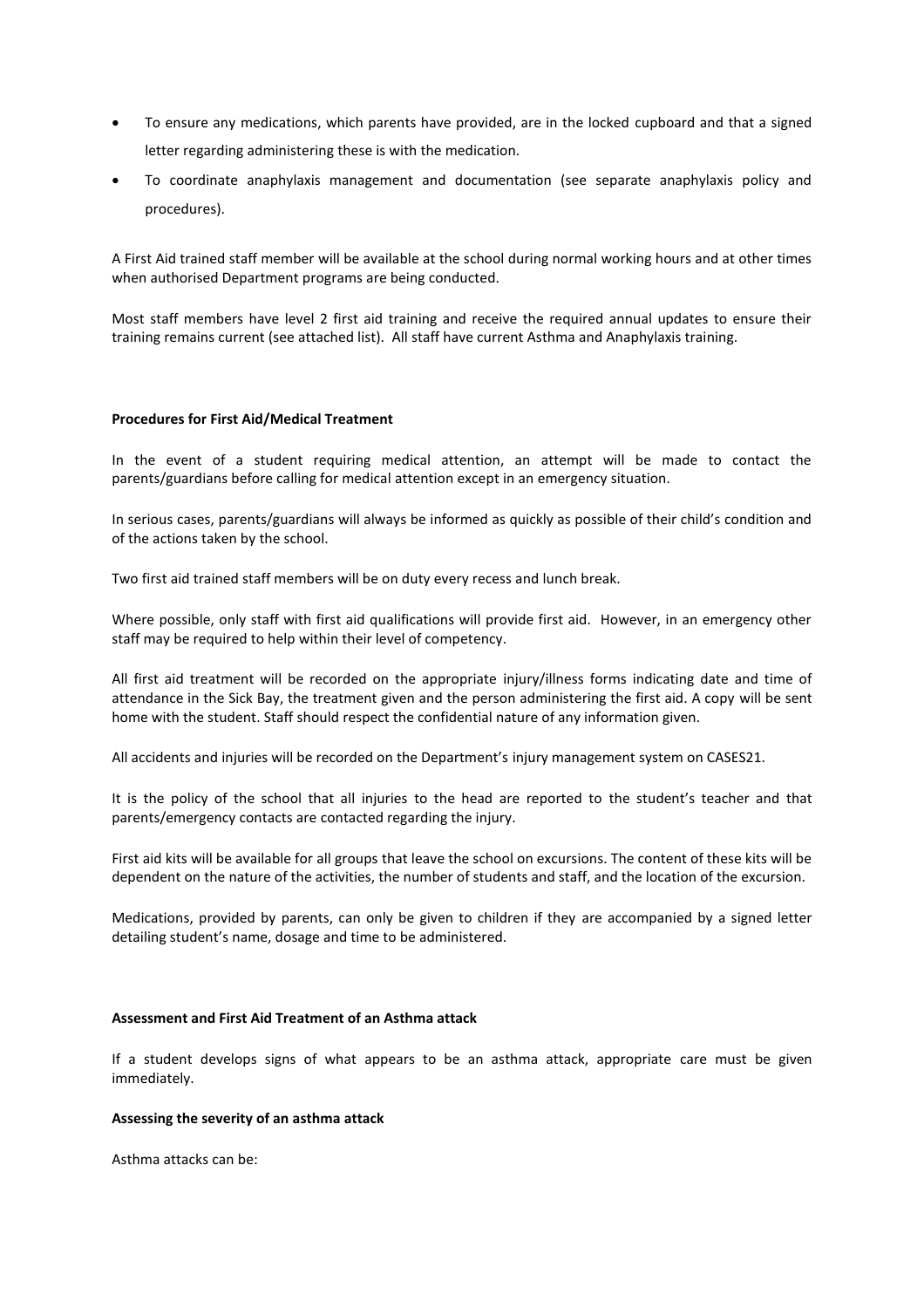- **Mild** this may involve coughing, a soft wheeze, minor difficulty in breathing and no difficulty speaking in sentences
- **Moderate** this may involve a persistent cough, loud wheeze, obvious difficulty in breathing and ability to speak only in short sentences
- **Severe**  the student is often very distressed and anxious, gasping for breath, unable to speak more than a few words, pale and sweaty and may have blue lips.

All students judged to be having a severe asthma attack require emergency medical assistance.

Call an ambulance (dial 000), notify the student's emergency contact and follow the '*4 Step Asthma First Aid Plan'* while waiting for the ambulance to arrive. When calling the ambulance state clearly that a student is having 'breathing difficulties.' The ambulance service will give priority to a person suffering extreme shortness of breath. Regardless of whether an attack of asthma has been assessed as mild, moderate or severe, Asthma First Aid (as detailed below) must commence immediately. The danger in any asthma situation is delay. Delay may increase the severity of the attack and ultimately risk the student's life.

# **Asthma First Aid**

If the student has an Asthma Care Plan, follow the first aid procedure immediately. However, the plan needs to include the 4 step Asthma First Aid Plan. If not, DEECD guidelines recommends it should be sent back to the parent/guardian and doctor for review.

If no Asthma Care Plan is available, the steps outlined below should be taken immediately.

#### *The 4 Step Asthma First Aid Plan*

#### **Step 1**

Sit the student down in as quiet an atmosphere as possible. Breathing is easier sitting rather than lying down. Be calm and reassuring. Do not leave the student alone.

#### **Step 2**

Without delay give 4 separate puffs of a blue reliever medication. The medication is given one puff at a time via a spacer device. If a spacer device is not available, simply use the puffer on its own. Ask the person to take 4 breaths from the spacer after each puff of medication.

#### **Step 3**

Wait 4 minutes. If there is little or no improvement repeat steps 2 and 3.

#### **Step 4**

If there is still little or no improvement; call an ambulance immediately (dial 000). State clearly that a student is having 'breathing difficulties.'

Continuously repeat steps 2 and 3 while waiting for the ambulance.